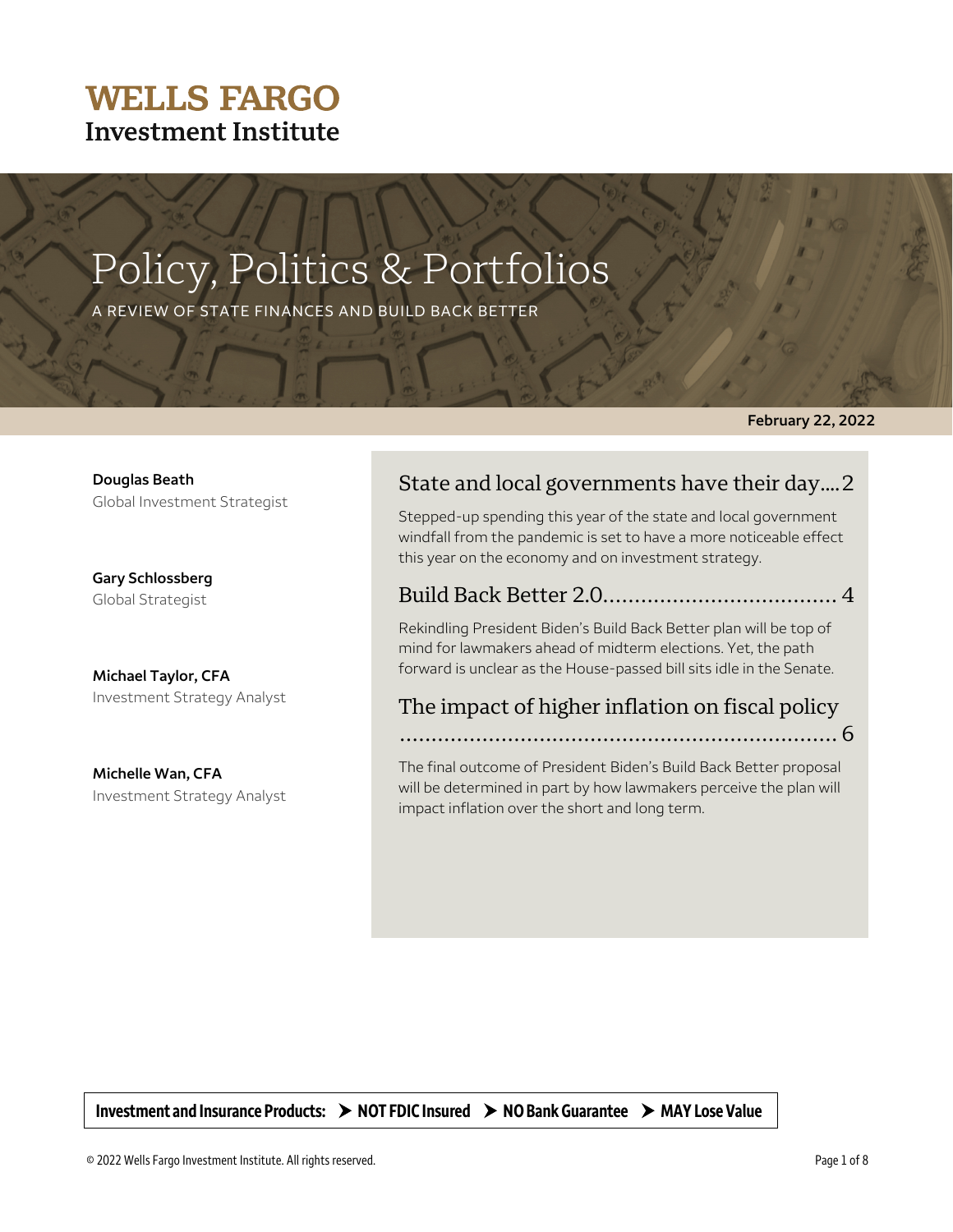### State and local governments have their day

### Economic and investment implications of the state and local government windfall

State and local government spending is poised for an outsized impact on growth this year from what normally is a staid sector of the economy. An enormous windfall directly and indirectly tied to the pandemic lifted revenues 16% above their pre-pandemic trend by last year's third quarter compared with just 5% above-trend spending, according to estimates by the Committee for a Responsible Federal Budget (or CRFB).<sup>[1](#page-1-0)</sup>

The most visible support to state and local finances has come from \$885 billion in COVID-19 relief from the series of federal support measures dating back to the first rescue package in 2020. Beyond that, income and sales taxes have been boosted by the powerful economic recovery from the 2020 free fall supercharged by federal stimulus. The housing boom is just beginning to lift property taxes on soaring home values, and capital gains taxes are being propelled by the rally in stocks and other financial assets. Costs also have been contained by cheaper online delivery of certain state and local services, again tied to the pandemic.

Big surpluses in 2021, big spending in 2022

The buildup in state surpluses was as dramatic last year as the rise in revenues propelling them. Chart 1 on the next page shows that so-called rainy day funds — surplus revenues set aside for unexpected shortfalls — collectively soared to a record \$113 billion, or 12.4% of total expenditures. That was well beyond the previous record of \$79 billion (just over 9% of spending) in fiscal 2019, according to a recent report by the National Association of State Budget Officers (or NASBO).[2](#page-1-1)

Surpluses are being reduced more aggressively this year by moving beyond one-time tax rebates, increased bonuses, gasoline tax holidays, and teacher retention bonuses to more permanent tax cuts and spending increases. Of the 22 governors with "State of the State" addresses in January, 16 announced plans to cut taxes.[3](#page-1-2) Fundamental tax changes have been announced by 7 of the 16, including a flat tax in Arizona and in Iowa and income tax cuts in Idaho, Montana, Nebraska, South Carolina, and Colorado. NASBO's "The Fiscal Survey of States" estimates a 9.3% increase in fiscal 2022 spending, more than double the 4.3% rise in fiscal 2020.

More spending and tax cuts may be on the way in coming months as governments seek ways to return the outsized surpluses to voters ahead of the midterm elections. These and actions by local governments likely will make a noticeable dent in the fiscal "drag" on the economy from a \$1.6 trillion

 $\overline{a}$ 

**Michelle Wan, CFA** Investment Strategy Analyst

**Gary Schlossberg** Global Strategist

**State and local tax receipts collectively were 16% above their pre-pandemic trend in last year's third quarter, far outpacing a 5% increase in spending and lifting states' "rainy day" funds to a record \$113 billion.**

Source: Committee for a Responsible Federal Budget

**Early estimates put unfunded pension liabilities below \$1 trillion in fiscal 2021 from a record \$1.5 trillion in fiscal 2020, lifting the states' aggregate funding ratio to a 2008 high of over 80%.** 

Source: National Association of State Budget Officers

<span id="page-1-0"></span><sup>1. &</sup>quot;State and Local Governments Flush with Cash," CRFB, November 3, 2021

<span id="page-1-1"></span><sup>2. &</sup>quot;The Fiscal Survey of States," NASBO, December 17, 2021

<span id="page-1-2"></span><sup>3. &</sup>quot;States Are Cutting Taxes," Strategas, January 21, 2022

<sup>© 2022</sup> Wells Fargo Investment Institute. All rights reserved. Page 2 of 8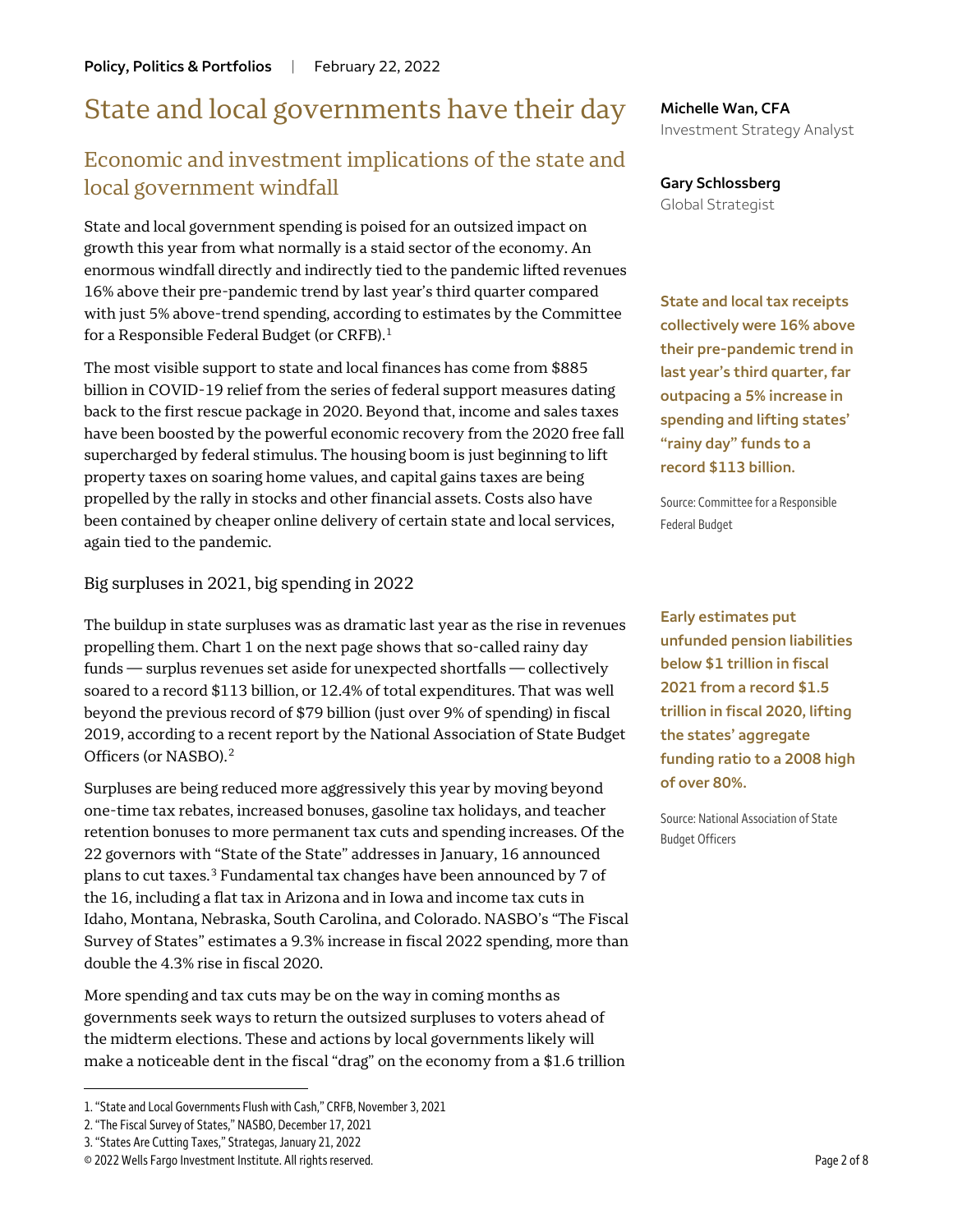decline in the deficit this fiscal year, based on actual data and fiscal 2022 estimates by the Congressional Budget Office.[4](#page-2-0)



### **Chart 1. State finances take flight**



### More than just a budget issue

Outsized surpluses also may be used to further reduce unfunded pension liabilities, or the gap between the cost of state pension benefits and what states have set aside to pay for them. Public-sector pensions already have been given a powerful, indirect boost by a strong economic and investment recovery, reinforced by successive rounds of stimulus by the federal government. The Pew Charitable Trusts estimates unfunded pension benefits narrowing to less than \$1 trillion in the fiscal year ending June 2021 from a peak \$1.5 trillion the year before. Behind the improvement is a powerful 25% return on pension fund investments and another year of sizable contributions from public employees and from the rapid growth of state revenues.<sup>[5](#page-2-1)</sup> The decline in unfunded pension assets translates to a funding ratio (that is, the portion of pension liabilities with funds to meet obligations) of over 80% from 70.9% in fiscal 2020, the highest reading since 2008.

Much improved state budget and pension debt conditions have reinforced municipal market credit quality already riding a wave of powerful economic growth and ample financial liquidity. So-called quality spreads have narrowed in response, leaving this year's yield difference between AAA-rated and BBB-rated<sup>[6](#page-2-2)</sup> municipal credits hovering between 30 and 35 basis points  $(0.30 - 0.35)$ of a percentage point), or little more than half its average over the past five years. That, plus still-attractive yields are behind our favorable rating on municipal credits.

- <span id="page-2-2"></span>6. As rated by a nationally recognized statistical ratings organization
- © 2022 Wells Fargo Investment Institute. All rights reserved. Page 3 of 8

 $\overline{a}$ 

### **Key takeaways**

- State tax cuts and the biggest increase in state spending since fiscal 2007 likely will trim a record budget surplus and offset some of the fiscal "drag" on the economy from a narrowing federal deficit.
- Credit quality in the municipal bond market has been lifted by bulging reserve funds and the best funding ratio for pension liabilities since 2008, leaving quality spreads between AAA-rated and BBBrated bonds at little more than half their long-term norm.

<span id="page-2-0"></span><sup>4. &</sup>quot;Ten-Year Budget Projections," Congressional Budget Office, July 2021

<span id="page-2-1"></span><sup>5. &</sup>quot;The State Pension Funding Gap: Plans Have Stabilized in Wake of Pandemic," The Pew Charitable Trusts, September 14, 2021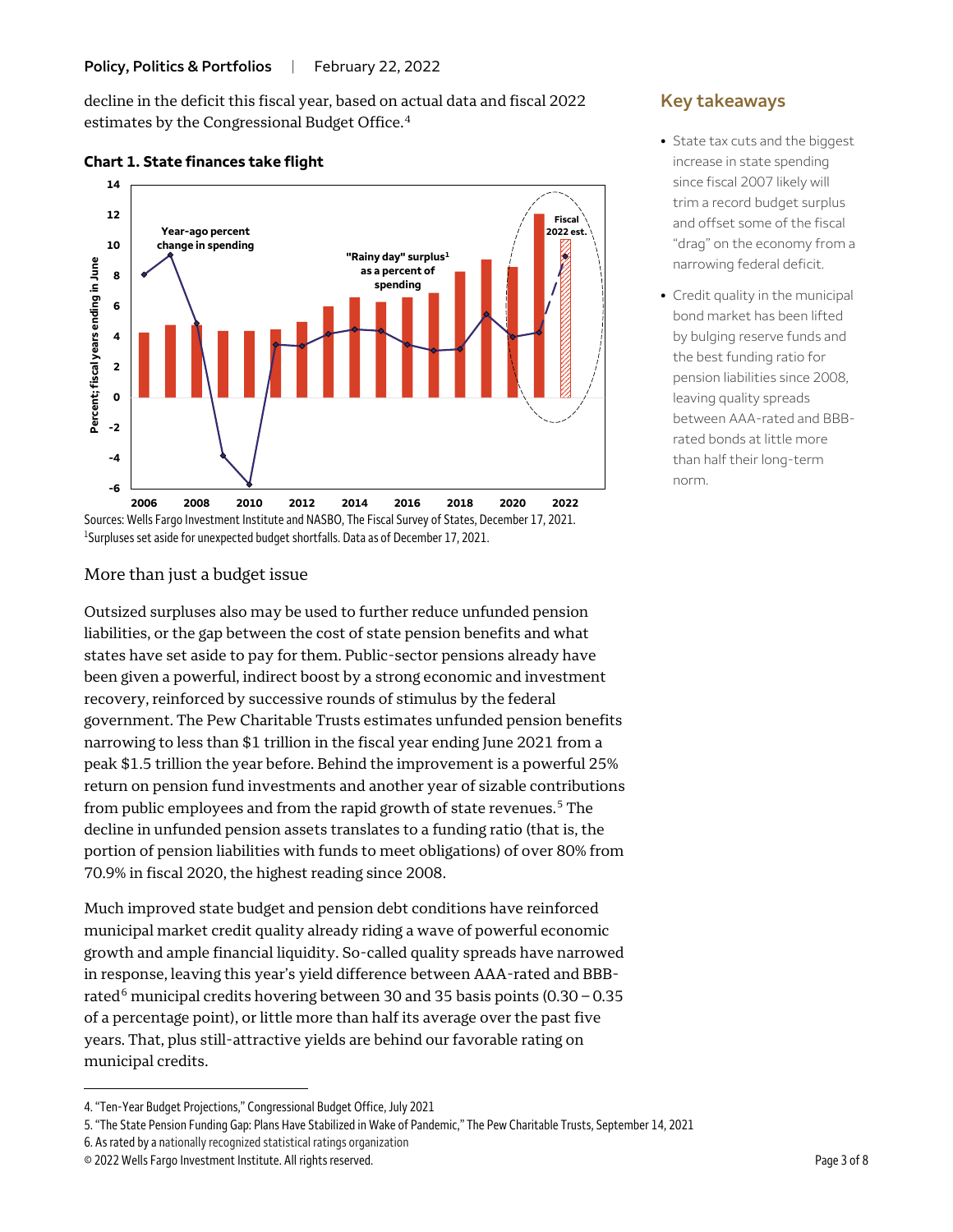### Build Back Better 2.0

### A second shot

In November, shortly after President Biden signed a bipartisan infrastructure bill into law, the Democratic-led House narrowly passed its version of the Build Back Better (BBB) Act, a roughly \$2 trillion social-spending bill encompassing climate change, education, poverty, health care, and tax changes for businesses and high-income earners. The bill has since stalled in the Senate. If the legislation passes, the Senate's version of the bill will likely be scaled back from that of the House.

Rekindling President Biden's BBB plan will be top of mind for congressional leadership ahead of midterm elections, but the path forward is unclear. And as time passes, there are other burgeoning competing priorities (see Sidebar 1). As lawmakers continue parleying the bill's provisions, we suggest that investors adhere to long-term goals and work with their advisor to understand how the BBB legislation might impact their portfolio.

**Besides the BBB Act, legislative priorities for 2022 include confirming a Supreme Court nominee, passing an appropriations bill (or continuing resolution), and conferencing China competition legislation.**

**A recent Rasmussen poll found that 51% of likely U.S. voters oppose the BBB Act and 42% support it, suggesting that it may be losing its popularity among constituents.**

Source: "Majority of Voters Oppose 'Build Back Better,'" Rasmussen Reports, November 29, 2021

publicized opposition from Senator Manchin D-WV. The core of the bill involves social spending and tax provisions (see table above). Democratic leaders are now working to pass a revised bill. Senate Republicans remain

#### **Qualified small business stock deduction** qualified small business stock.

### Where Build Back Better stands today

Source: Wells Fargo Bank, November 19, 2021

### **Prospective provision Description**

**Table 1. Prospective tax provisions in the House-passed BBB Act**

| Net investment income           | Apply the 3.8% NIIT to trade or business income for individual taxpayers with adjusted                                                    |
|---------------------------------|-------------------------------------------------------------------------------------------------------------------------------------------|
| tax (NIIT)                      | gross income (AGI) exceeding \$400,000.                                                                                                   |
| <b>Excess business losses</b>   | Makes permanent the limitation on excess business losses from the Tax Cuts and Jobs<br>Act (TCJA) of 2017.                                |
| Surcharge on high-              | Apply a 5% surcharge on modified adjusted gross income (MAGI) exceeding                                                                   |
| income earners                  | \$10,000,000 and an additional 3% on MAGI of \$25,000,000.                                                                                |
| State and local tax             | For years starting after 2020, the limitation for the state and local tax deduction                                                       |
| deduction (SALT)                | increased to \$80,000 through 2030.                                                                                                       |
| <b>Contributions to</b>         | At certain income thresholds, no further contributions to a Roth or Traditional IRA if                                                    |
| <b>Traditional and Roth</b>     | the total value of IRAs and defined contribution retirement accounts exceeds                                                              |
| <b>IRAs</b>                     | \$10,000,000.                                                                                                                             |
| <b>Required minimum</b>         | At certain income thresholds with IRA balances greater than \$10,000,000, an RMD of                                                       |
| distributions (RMDs)            | 50% of the amount above \$10,000,000 and 100% of the amount greater than                                                                  |
| from <b>IRAs</b>                | \$20,000,000.                                                                                                                             |
| <b>Roth IRA conversions</b>     | At certain income thresholds, starting in 2032, Roth conversions prohibited from<br>Traditional IRAs or certain employer-sponsored plans. |
| <b>Backdoor Roth IRA</b>        | Effective 1/1/2022, Roth conversions including after-tax contributions from                                                               |
| conversions                     | Traditional IRAs or employer-sponsored plans prohibited.                                                                                  |
| <b>Qualified small business</b> | At certain income levels, elimination of the 75% and 100% capital gain deduction for                                                      |
| stock deduction                 | qualified small business stock.                                                                                                           |

#### **Michael Taylor, CFA** Investment Strategy Analyst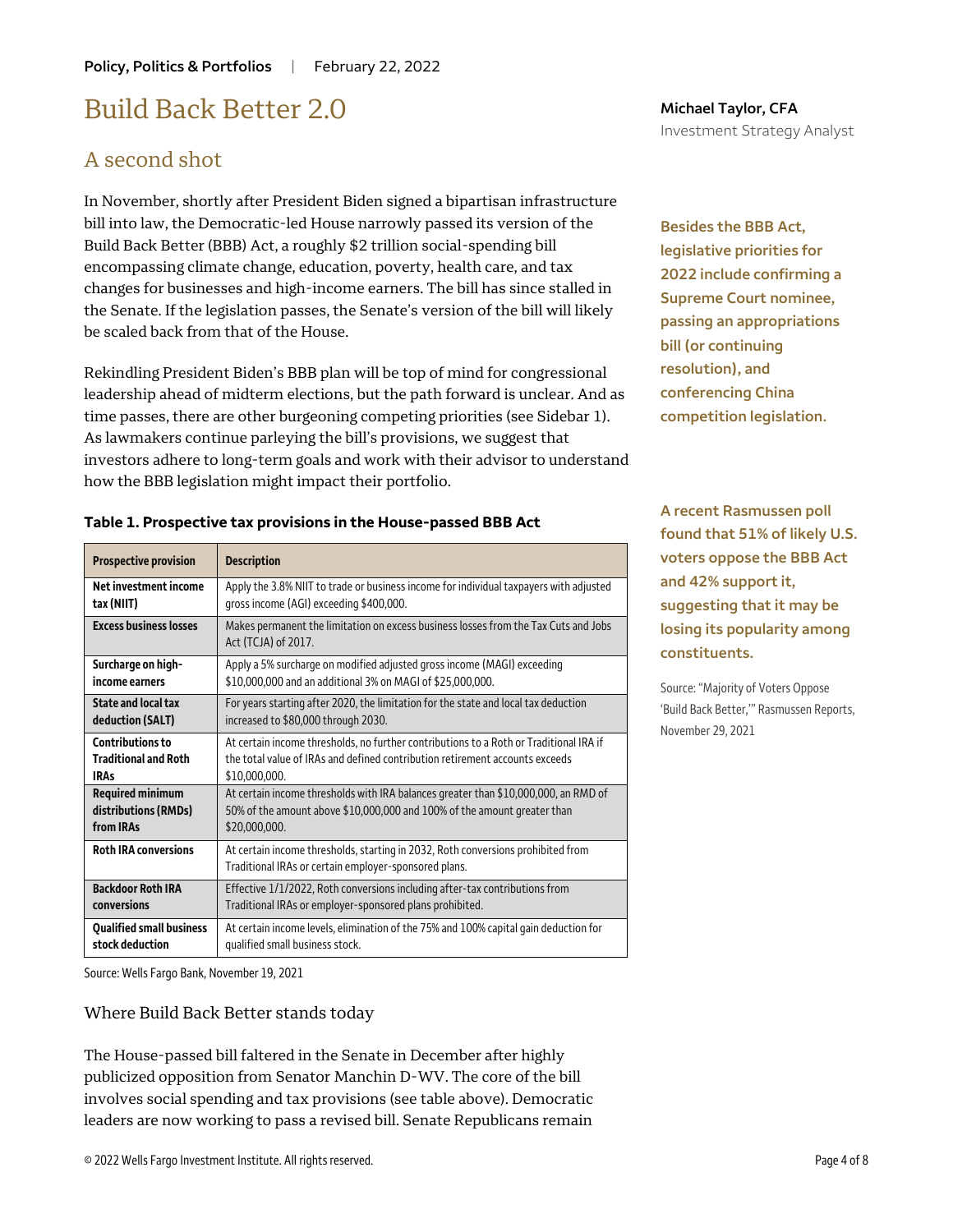#### Policy, Politics & Portfolios | February 22, 2022

unified against BBB, which means all 50 Democratic senators must be in agreement for it to pass. With the House version stuck in the Senate, President Biden has proposed breaking it into smaller pieces and scaling it back to pass. Speaker Pelosi contends a piecemeal approach is not viable. Senator Manchin expressed skepticism about a revised version of the bill.

Adding to the questions about BBB's future, certain provisos remain unresolved, including the bill's size and caps on state and local tax (SALT) deductions, one of the largest expenditure items. Although the proposed tax increases and budget offsets are mostly permanent, many of the new spending programs and tax credits are temporary (child tax care credit extended for one year; universal pre-K and income-based childcare subsidies will last for six years). Given the Senate's slim Democratic majority, it is unclear what the final bill will look like and when the vote will take place. Although some have pointed to a March 1 deadline, Speaker Pelosi has avowed the bill will pass when there are enough votes to pass it, leaving the time frame open.

#### Economic and investment implications

The beginning of the year is normally a good time reevaluate short-, mid-, and long-term investment goals, portfolio strategy, and tax and risk exposure. That said, some important cautions seem important to consider regarding this particular legislation. First, near-term economic impacts would likely be minimal. Even if a bill passes this year, we would expect only a modest amount of new stimulus in 2022. Second, some caution is in order regarding the tax provisions listed above. The details of this bill have changed significantly and repeatedly since its introduction in Congress last year. Even if Congress does take up the BBB again (which is not assured), it is likely to be even smaller in its spending and tax consequences. Some of the provisions listed in the table above may not survive further deliberation in Congress.

Fortunately, if BBB does pass we believe the investment opportunities are likely to develop over the coming years, which will give investors time to make decisions. First, we expect that financial institutions would broadly benefit from new government spending. (We currently rate the Financials sector as a tactical favorite.)

We believe infrastructure companies would benefit from funding for environmental initiatives, which are very likely to be prominent spending allocations in any BBB legislation that Congress approves. As we write in our forthcoming special report on infrastructure, "There will always be a need to create, repair, and replace critical societal and transportation assets. However, technological innovation, not to mention an accelerating focus on decarbonization; environmental, social, and governance (ESG) trends; and renewable energy, are shaping and driving an expanded opportunity set, broadening the spectrum of infrastructure investing."[7](#page-4-0)

 $\overline{a}$ 

### **Key takeaways**

- Reenergizing President Biden's BBB plan will be top of mind for lawmakers this year ahead of midterms.
- The core of the BBB plan involves social spending and tax provisions; certain provisos remain unresolved as the House-passed bill has stalled in the Senate.
- Potential long-term economic implications of BBB are significant. If BBB does pass, we believe investment opportunities will likely develop over the coming years, giving investors time to make decisions.

<span id="page-4-0"></span><sup>7. &</sup>quot;Infrastructure: From a Shot in the Arm to a New Era," Wells Fargo Investment Institute, February 23, 2022

<sup>© 2022</sup> Wells Fargo Investment Institute. All rights reserved. Page 5 of 8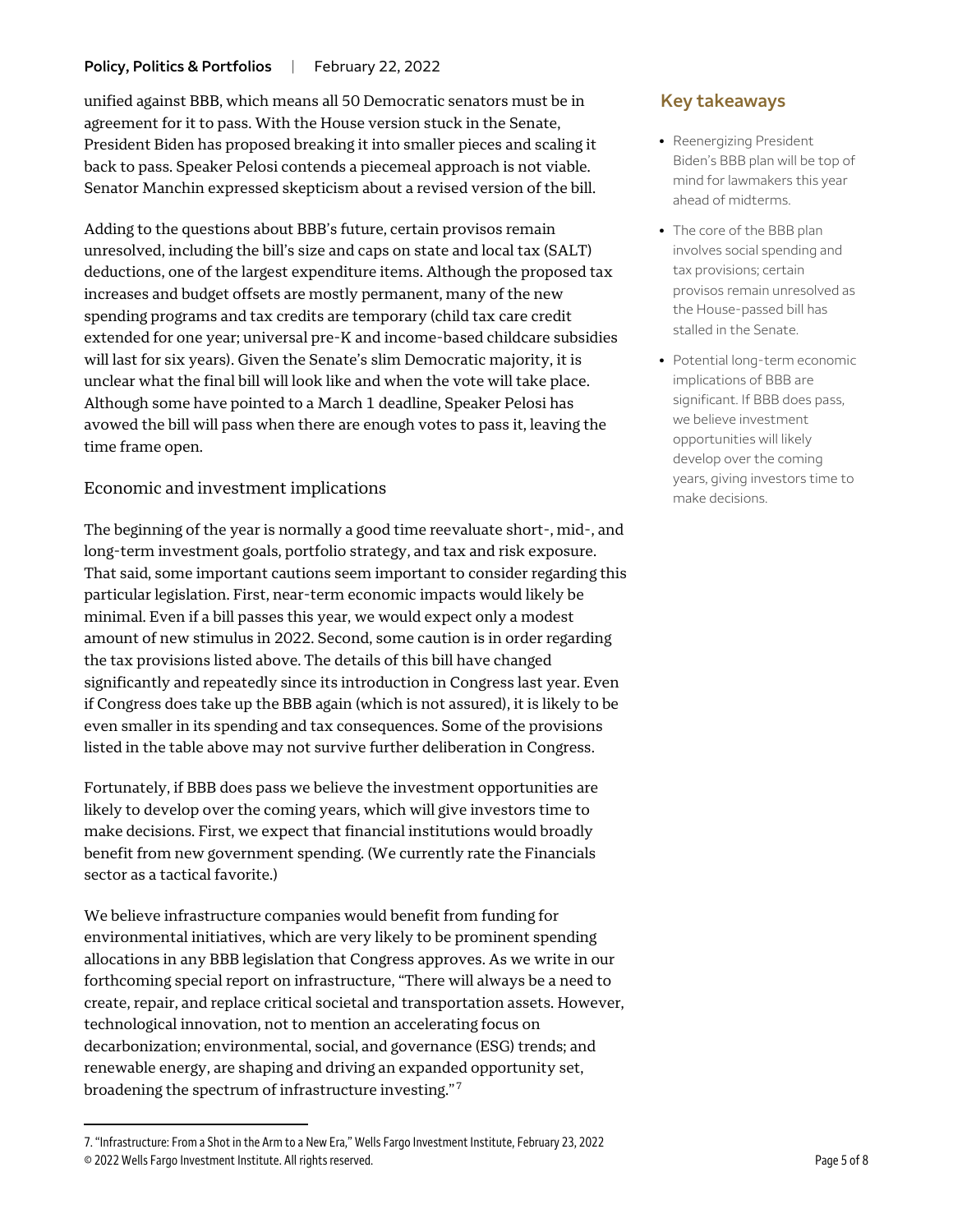## The impact of higher inflation on fiscal policy

### How inflation is driving President Biden's agenda

The spike in inflation has reduced real wages, has contributed to increased volatility in equity markets, and will influence Federal Reserve (Fed) policy. What might not be so apparent to investors is how inflation has been impacting fiscal policy. Specifically, President Biden's BBB bill, initially a \$2.2 trillion plan that narrowly passed the House, has faced roadblocks in the Senate to a slimmed-down version (\$1.75 trillion) due to inflation concerns.

The possible connection between BBB and inflation

The debate surrounding fiscal spending and BBB as it pertains to inflation is divided into two camps and is heavily influenced by political agendas, not surprisingly. The Biden administration and other Democrats contend that the \$1.75 trillion spending plan will have a limited impact on inflation, even implying that it would lower overall costs to consumers based on the following:

- Inflation's path will largely depend on transitory factors unrelated to the BBB bill, such as COVID-19-related bottlenecks affecting supply chains and labor shortages.
- BBB will ease inflationary pressures for low-income families by increasing access to child care.
- Unlike the American Rescue Plan, which dispersed funds to generate demand in the short run, BBB spending would be spread over 10 years with limited impact on the deficit.

House and Senate Republicans claim that trillions of additional spending is risky when inflation is near record levels. Key arguments include:

- The rapid increase in prices has not been transitory, but rather broadbased and would be subject to further pressures with additional government spending.
- Prominent Democrats including Senator Joe Manchin and economist Larry Summers argue that BBB following the \$1.9 trillion American Rescue Plan would drive total spending past the economy's potential to supply goods and services, fueling higher inflation.
- The Congressional Budget Office (CBO) and Tax Foundation state that the bill would increase the cumulative budget deficit over the next 10 years — contrary to claims that the legislation is "fully paid for."

**Douglas Beath** Global Investment Strategist

**The Congressional Budget Office estimated that the BBB bill would increase the deficit by \$3 trillion over 10 years if all of its programs were made permanent.**

Source: "The Real Cost of Biden's Spending Plan," The Wall Street Journal (via the Congressional Budget Office), December 12, 2021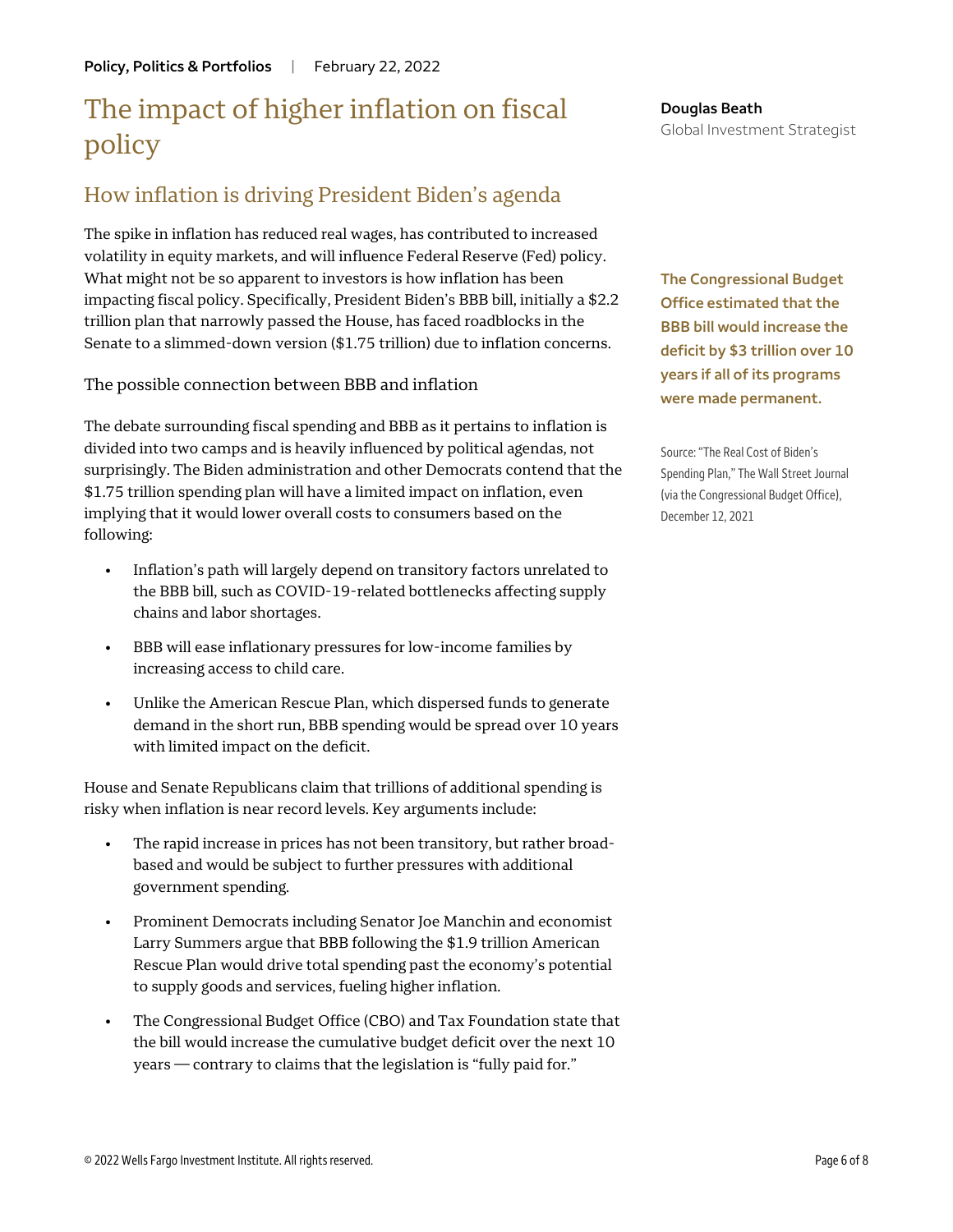#### Impact of deficits on inflation

The impact of government debt and deficits on overall inflation has been hotly debated for decades. However, up until the COVID-19 crisis, there has not been a strong relationship between rising deficits and higher inflation in the U.S. and most major developed countries. The absence of a one-to-one relationship between federal budget deficits and inflation reflects the fact that the private economy is still much larger than the government share. Deficits could add inflationary pressure if businesses and consumers also are increasing their demands on the economy's resources. However, the availability of production via imports from overseas to meet U.S. private spending demands has done much to blunt the inflationary impact of government spending in recent decades. We do not expect that trend to change in the near future, but more production could return to the U.S. during the coming decade. In that event, inflationary pressures have the potential to ebb and flow with the economic cycle.<sup>[8](#page-6-0)</sup>

As it relates to overall costs, the Biden administration has emphasized CBO estimates showing that the House-passed BBB plan would increase the deficit by 0.6% of gross domestic product in fiscal year 2022 and then diminish through 2026 before starting to reduce deficits in 2027. BBB would reduce deficits after 2026 because most of its investments are temporary but its revenue-raising measures such as new taxes are assumed to be permanent.

Republican Senators Lindsey Graham and John Cornyn countered by asking the CBO to calculate the costs of the BBB bill that recently passed the House if all of its programs were made permanent. The CBO estimated that the bill under the aforementioned scenario would increase the deficit by \$3 trillion over 10 years, significantly higher than the estimate assuming that most investments are temporary.

#### Economic and market implications

The final outcome of President Biden's BBB legislation and further fiscal policies will in large part be determined by how lawmakers — and by extension the general public — think it will impact inflation.

The final legislation for the BBB plan will likely cost less than the recently proposed \$1.75 trillion in the Senate due to inflation concerns of lawmakers. This should lower the long-term deficit outlook, all else equal, but not have a meaningful impact on future inflation. However, a lower amount of fiscal spending could still influence Fed policy going forward, as Chairman Powell has repeatedly emphasized the need to achieve price stability across the economy. And although he has not directly linked widening budget deficits with higher inflation, a lower government debt ratio could allow for a more stable transition toward interest rate normalization with less volatility in risk assets — which is consistent with our current policy of favoring stocks over bonds.

 $\overline{a}$ 

### **Key takeaways**

- The spike in U.S. inflation is affecting fiscal policy, specifically the final outcome of President Biden's BBB plan.
- How lawmakers perceive the connectivity between fiscal policies and deficits with future inflation is sharply divided along party lines but will ultimately have a significant impact on future government spending.

<span id="page-6-0"></span><sup>8.</sup> For more details, please see our September 2021 report, "The Future of Globalization"

<sup>© 2022</sup> Wells Fargo Investment Institute. All rights reserved. Page 7 of 8